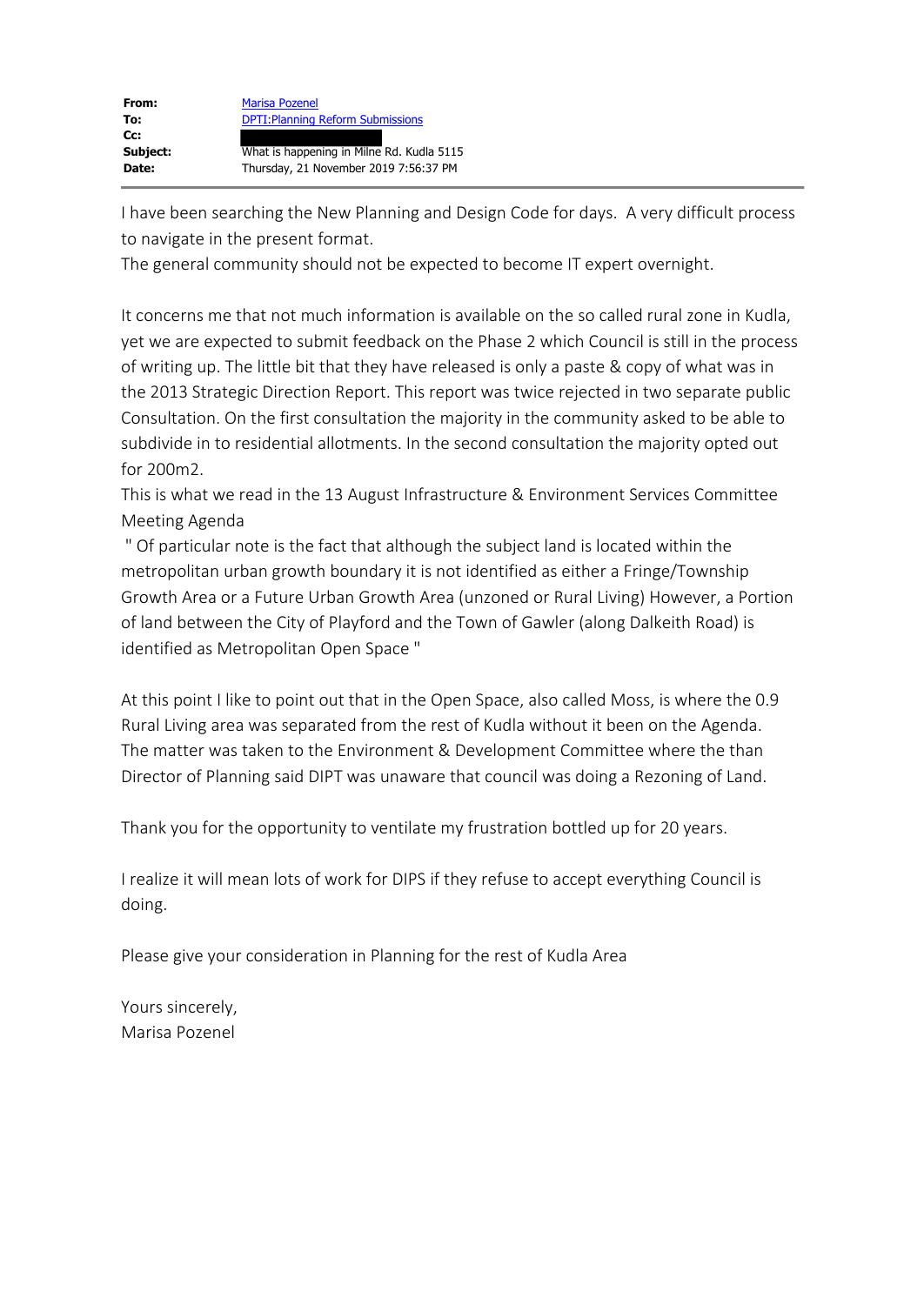Dear DPTI Planning Personnel.

Further to my previous comments I like to bring to your attention that correspondence with your department tells me that 'my property has what is called a Minimum Allotment Size and Numerical Variation Overly....Using the Code Consultation mapping tool provides for a minimum lot size of 40ha'.

Obviously this must must be a mistake because I know I could subdivide my land in lots of 4ha and I don't have a large enough block to subdivide in 2 lots of 4ha each.

The Map Viewer don't reflect what is going on in my area,it fails to show that we are next to the 'Orleana Waters' residential development of 300m2.

In the viewer DPTI has changed the zone from Rural To Rural1; Whatever the difference might mean.

Here is the National Geographic Definition of Rural Area: "A Rural Area is an open swat of land that has few homes or other Buildings"

On Milne Road there are all sorts of block sizes.

All of the Kudla Area should be rezoned to Residential Living from 800m2 to 2000m2. Without the nonsensical caveat of frontage width to depth, as imposed by Gawler Council in the 0.9ha zone.

This is what I found in the Infrastructure &E.S.C meeting Agenda 13 August 2019: "Of particular note is the fact that although the subject land is located within the metropolitan urban growth boundary it is not identified as either a Fringe/Township Growth Area or a Future Urban Growth Area (Unzoned or Rural Living). However, a portion of land between the City of Playford and the Town of Gawler (along Dalkeith Road) is identified as Metropolitan Open Space. Yet, this is where the 0.9ha subdivision is located.

I hope DPTI will help the local community and adjust this anomaly.

Kind Regards, Marisa